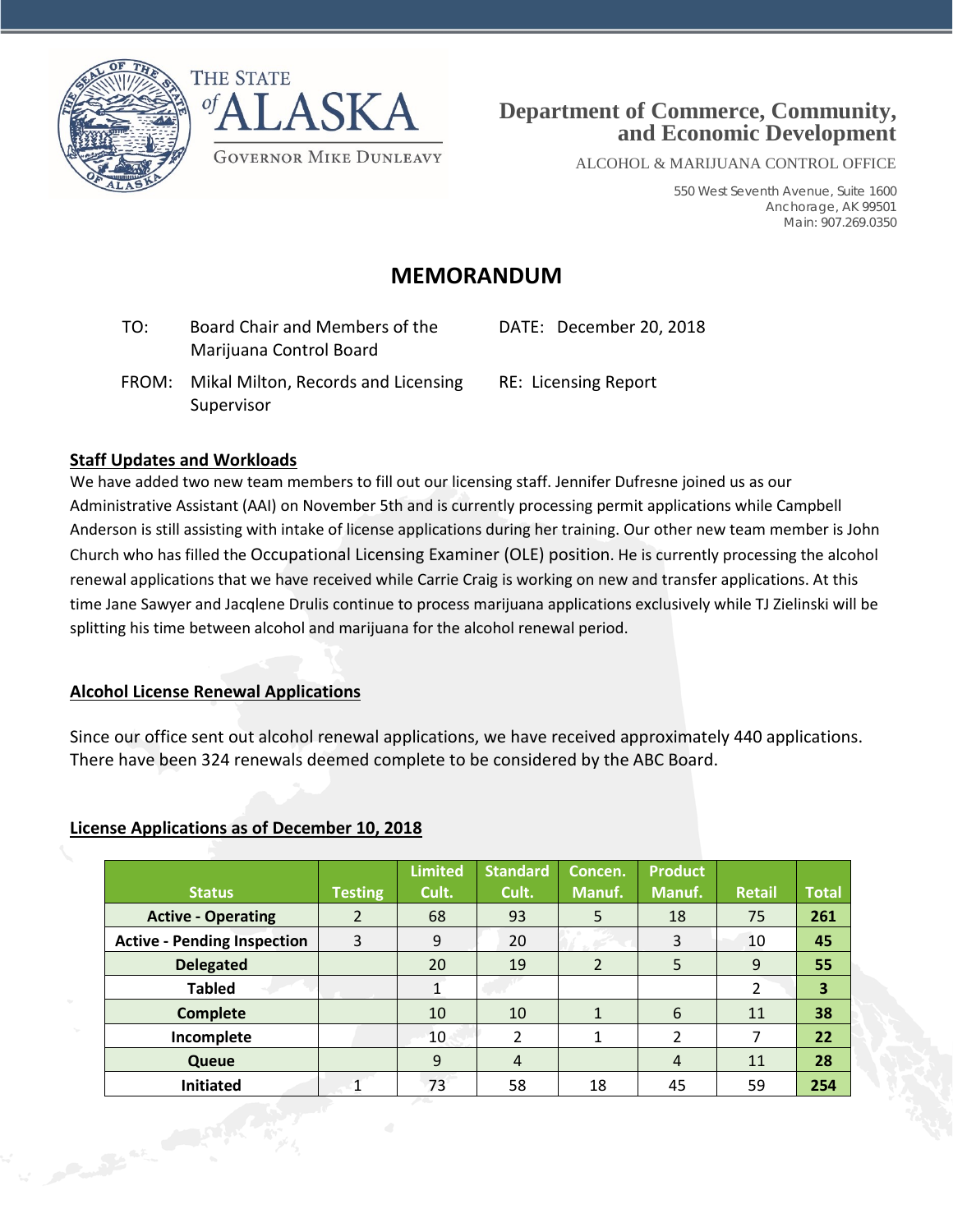



| <b>New</b>                |    |     | 14  | 5  | $\overline{4}$ | 15  | 45               |
|---------------------------|----|-----|-----|----|----------------|-----|------------------|
| <b>Failed to Complete</b> | 2  | 43  | 76  | 17 | 15             | 50  | 203              |
| <b>Denied</b>             |    | 2   | 3   |    |                | 3   | 8                |
| <b>Surrendered</b>        |    |     |     |    |                |     | $\boldsymbol{4}$ |
| <b>Revoked</b>            |    |     |     |    |                |     | $\overline{2}$   |
| <b>Rescinded</b>          |    | 9   | 15  | າ  | າ              | 3   | 31               |
| <b>Void</b>               |    | 60  | 59  | 13 | 31             | 52  | 222              |
| <b>Expired</b>            |    | ∍   | າ   |    |                |     | 5                |
| <b>Returned</b>           |    | 1   |     |    | 1              |     | $\overline{2}$   |
| <b>Total</b>              | 16 | 326 | 376 | 64 | 137            | 309 | 1228             |

#### **Timeline for New/Transfer Applications on This Agenda**

The following applications are listed in the order in which they were placed into the queue.

The average time it has taken for the applicant to receive an incomplete letter from the licensing team, from the date that the application went into the queue, is 145 days (4.8 months) which is down from 164 days (5.5 months) for new applications and 56 days (1.8 months), down from 86 days (3 months) for transfer applications.

The average time it has taken for the applications on this agenda to be determined complete, from the date that they went into the queue, is 177 days (5.9 months), previously 196 days (6.5 months), for new applications and 95 days (3 months), down from 105 days (3.5 months) for transfer applications.

I'm thrilled to report that at this time the "to be reviewed" queue for Marijuana establishment applications has been reduced to 29 applications waiting for review. Our team has been working diligently to reduce wait times and will continue to do so.

| <b>License</b><br><b>Number</b> | <b>DBA</b>                          | <b>Initiated</b> | <b>Moved Into</b><br><b>Queue</b> | Incomplete<br><b>Sent</b> | <b>Final</b><br><b>Corrections</b><br><b>Received</b> | <b>Determined</b><br><b>Complete</b> |
|---------------------------------|-------------------------------------|------------------|-----------------------------------|---------------------------|-------------------------------------------------------|--------------------------------------|
| 16225                           | Green Ghost Farms, LLC              | 12/19/2017       | 3/2/2018                          | 8/28/2018                 | 11/8/2018                                             | 11/13/2018                           |
| 16718                           | 420 on Main, LLC                    | 1/24/2018        | 3/13/2018                         | 9/6/2018                  | 10/25/2018                                            | 10/26/2018                           |
| 13598                           | AK Pharm, LLC                       | 6/19/2017        | 3/21/2018                         | 9/19/2018                 | 11/20/2018                                            | 11/26/2018                           |
| 16027                           | Ohlson Mountain Gold,<br><b>LLC</b> | 12/2/2017        | 3/22/2018                         | 9/20/2018                 | 10/26/2018                                            | 11/27/2018                           |
| 17068                           | Outpost                             | 2/22/2018        | 3/28/2018                         | 10/5/2018                 | 10/26/2018                                            | 10/26/2018                           |
| 15519                           | Peace Frog Botanicals II<br>LLC.    | 10/27/2017       | 4/3/2018                          | 9/28/2018                 | 10/3/2018                                             | 10/3/2018                            |
| 16170                           | Herbal Dreams, LLC                  | 12/13/2017       | 4/3/2018                          | 9/27/2018                 | 10/17/2018                                            | 10/17/2018                           |
| 16208                           | Susitna Gardens                     | 12/17/2017       | 4/6/2018                          | 10/2/2018                 | 11/9/2018                                             | 11/13/2018                           |

Milton Report – December 13, 2018 Page | 2